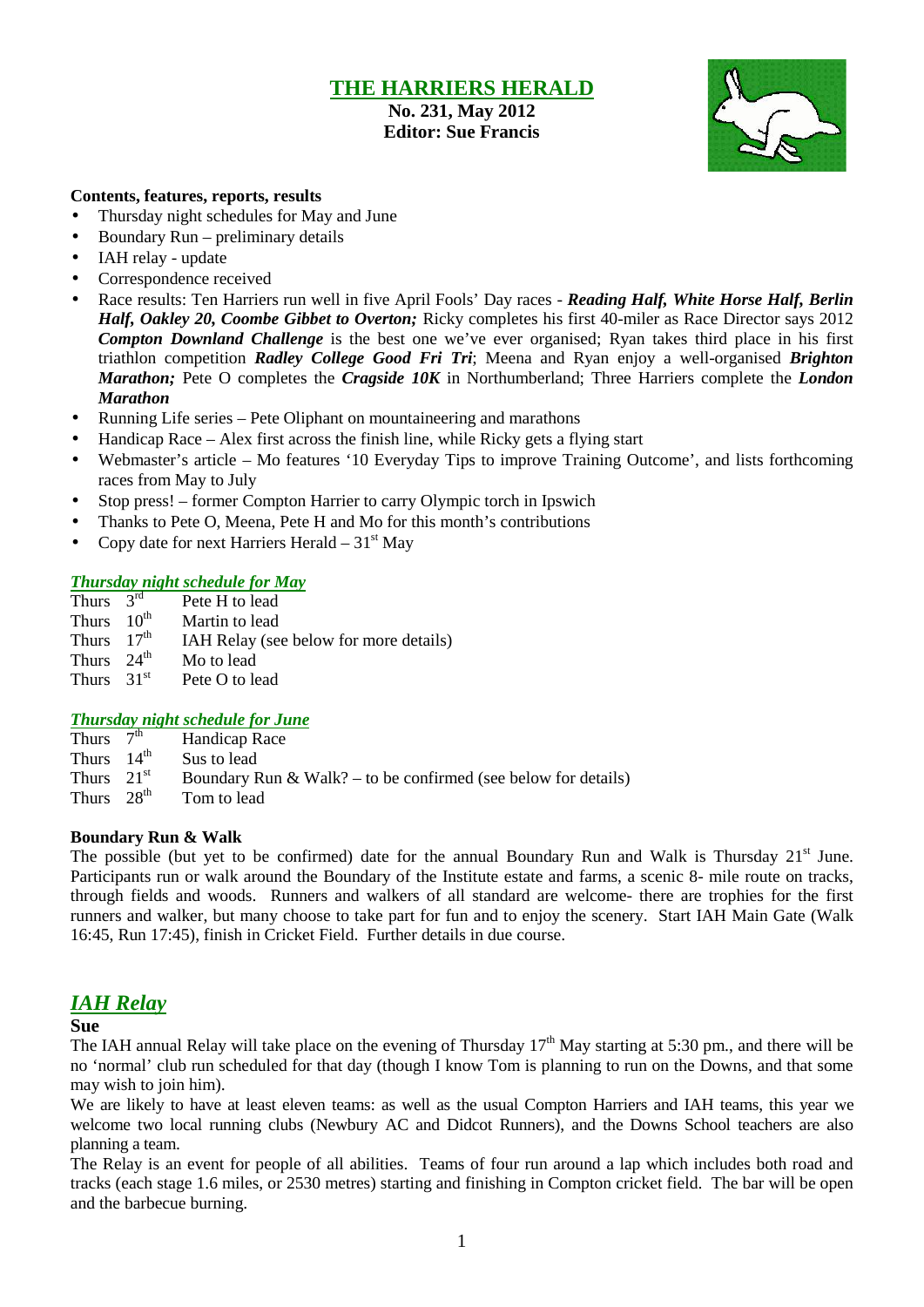| Correspondence received  |                                                                                                          |        |  |  |  |  |  |
|--------------------------|----------------------------------------------------------------------------------------------------------|--------|--|--|--|--|--|
| <b>Sender</b>            | <b>Subject matter</b>                                                                                    | Action |  |  |  |  |  |
| SEAA                     | Info. Update $\#135$                                                                                     | File   |  |  |  |  |  |
| <b>England Athletics</b> | UKA 'Rules for competition' booklet; certificate File<br>of affiliation for Compton Harriers (2012/2013) |        |  |  |  |  |  |

## *Race Reports & Results*

# *Half Marathons, 1 st April*

Seven Harriers competed in three half marathons on April Fools Day. In the *Reading Half* Terry set an excellent PB of 1:33:57, despite his ongoing knee problem, while Ryan was close to his PB, finishing in 242<sup>nd</sup> 1:22:23. Three Harriers completed the *White Horse Half* at Grove: Martin (87:14, 58<sup>th</sup>), Andy (90:38, 90<sup>th</sup>), and Lucy (99:59, 154<sup>th</sup>). Gillian and Mags ran the *Berlin Half*, finishing in Gillian 2:35:45 (7378<sup>th</sup>) and 2:19:31 (5840<sup>th</sup>) respectively.

# *Coombe Gibbet to Overton 16M, 1st April*

#### **Pete H**

This was a very friendly small-scale event finishing in the Overton village playing field with plenty of cakes at the finish - if only Sus had known about that! I ran the whole race with friend from Finch Coasters. We were caught up half way around by a young lady called Hannah who asked if we were on an afternoon stroll as we spent the whole race talking. Then, of course, she joined in for several miles! I did 2:08:20 finishing  $54<sup>th</sup>$  out of 141 finishers.

# *Oakley 20, 1 st April*

Sus finished in 2:18:20  $(1^{st}$  FV45, 4<sup>th</sup> lady) and Philomena in 2:37:07 (4<sup>th</sup> FV50).

### *Compton Downland Challenge, 7th April* **Sue**

The 2012 Compton Downland Challenge was a resounding success – a real credit to our small club and loyal band of helpers. Our Race Director (Dick) was heard to say that this was the best Compton Challenge since we initiated the event in 1995. Despite the chilly and wet weather, the competitors were full of praise for all aspects of the event – the route marking, the marshalling, the welcome at the finish line, the T-shirts, the post-race meal, and the friendly atmosphere……

Two Compton Harriers participated in the race and did our club proud. Gillian completed the 20 miles in  $5:01:56$  (121st). Ricky completed the 40 miles (the longest distance he had ever run) in an excellent  $6:55:04$  (38<sup>th</sup>). The photos show Gillian approaching checkpoint 5, and Ricky in high spirits at the finish.

A total of 230 competitors completed either the



20 or 40 miles. The 20-mile race was won by Paul Jegou (White Horse Harriers, 2:16:48), while first lady was Kirsty Reade (Didcot Runners, 2:48:18). The 40-miler was won by Justin Montague (Swindon Harriers, 5:14:03), and first lady was Newbury A.C.'s Sue van Huysteen (6:27:13).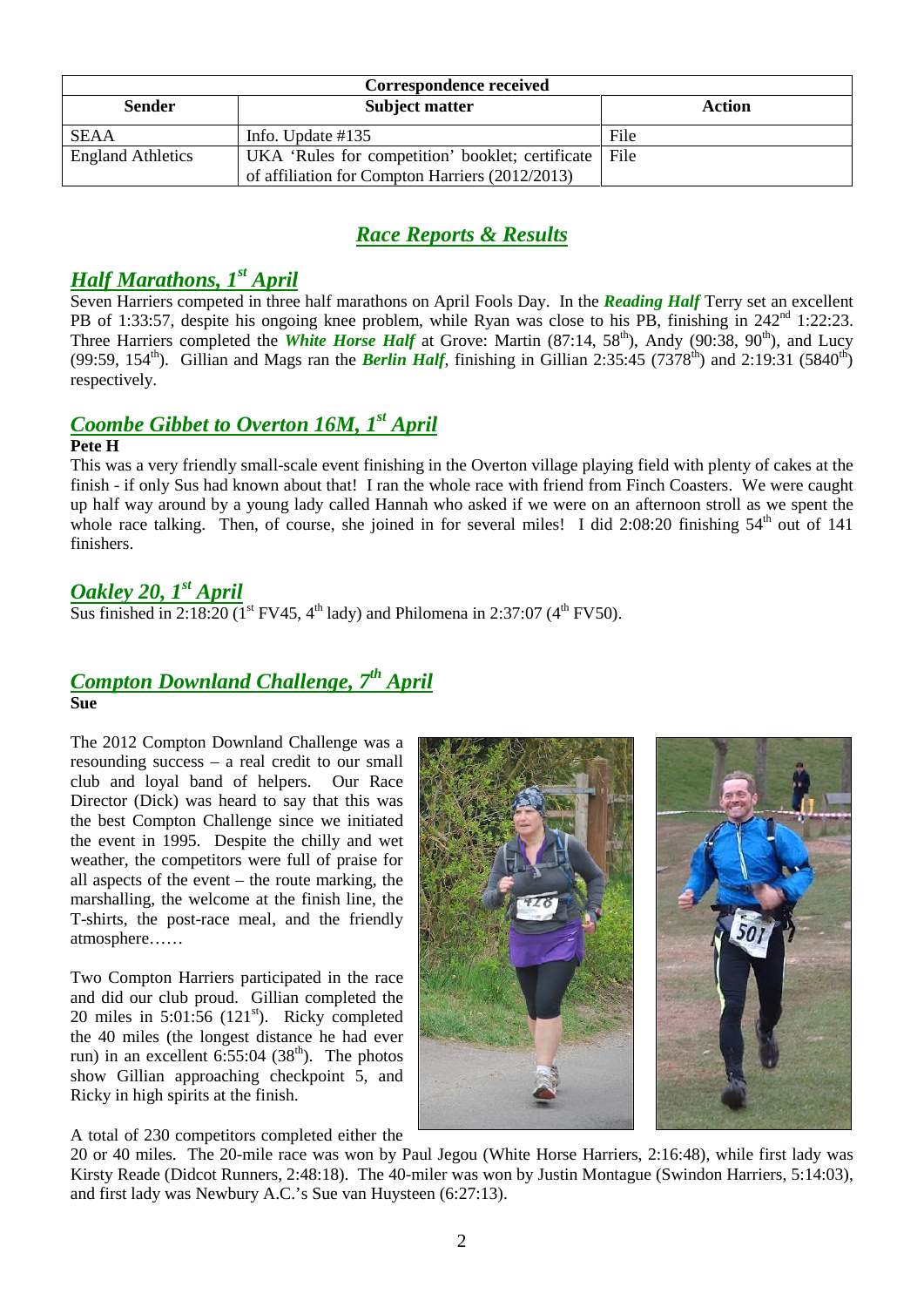# *Radley College Good Fri Tri, 6th April*

Ryan has been focussing on triathlon training over the last few months. His hard work has paid off, as he finished in an excellent 3<sup>rd</sup> position in his first triathlon (the 'Good Friday Novice Triathlon'). The distances were 200m swim (4:58), 11k cycle (22:52), and 3k run (10:24). Ryan's total time (including the two transition stages) was 41:41.

# *Cragside 10K, Northumberland, 14th April*

Pete O finished  $73<sup>rd</sup>$  in 48:44, while his wife Paula was  $196<sup>th</sup>$  (63:24).

## *Brighton Marathon, 15th April*

### **Meena**

Sus kindly delivered me and Ryan to Brighton on a chilly but sunny morning to do this marathon that I'd heard nothing but good things about. It didn't disappoint! It is very well organised, very much like London but on a slightly smaller scale. There are lorries to take your baggage to the finish and a park and ride system to the start and from the finish. This year they sent out race numbers before race day which meant one could travel down on the day. The race atmosphere and spectator support is great.

Luckily for me, Ryan was also looking to do a time of 3:30 and so I was able to tag along and we ran most of the race together which made it that bit 'easier.' Fortunately the route is not as hilly as one might expect, it being in Brighton…the first 10 miles or so do have a few short inclines but thereafter it's either flat or slightly downhill with a good stretch of it along the seafront. Luckily for us it wasn't too windy because this could have been an issue while on the seafront! I think I can speak for Ryan and myself and say that we both had a great day, made even better by Sus chauffeuring us there and back. Very much appreciated, as I know we all are to Dick too for taking us to do London every year!

Ryan: (Race number **666**!!) 3:29:40 Meena: 3:30:48 The difference in our times is what it cost me to have a pit stop!!





# *London Marathon, 22nd April*

Three Harriers completed the Virgin London Marathon with very good performances. Martin was first Harrier home, finishing in  $3:13:11$  (2390<sup>th</sup>). Terry worked through the pain in his knee to record  $3:33:08$  (5103<sup>rd</sup>). Pete H was on course for his sub-3:30 target until stomach cramps forced him to walk in the later miles. Nevertheless, he completed in a very respectable time of  $3:42:45$  ( $6776<sup>th</sup>$ ). Sus had a bad experience, collapsing at 16 miles while on course for a good performance, but I'm pleased to say she made a good recovery and is now back in action.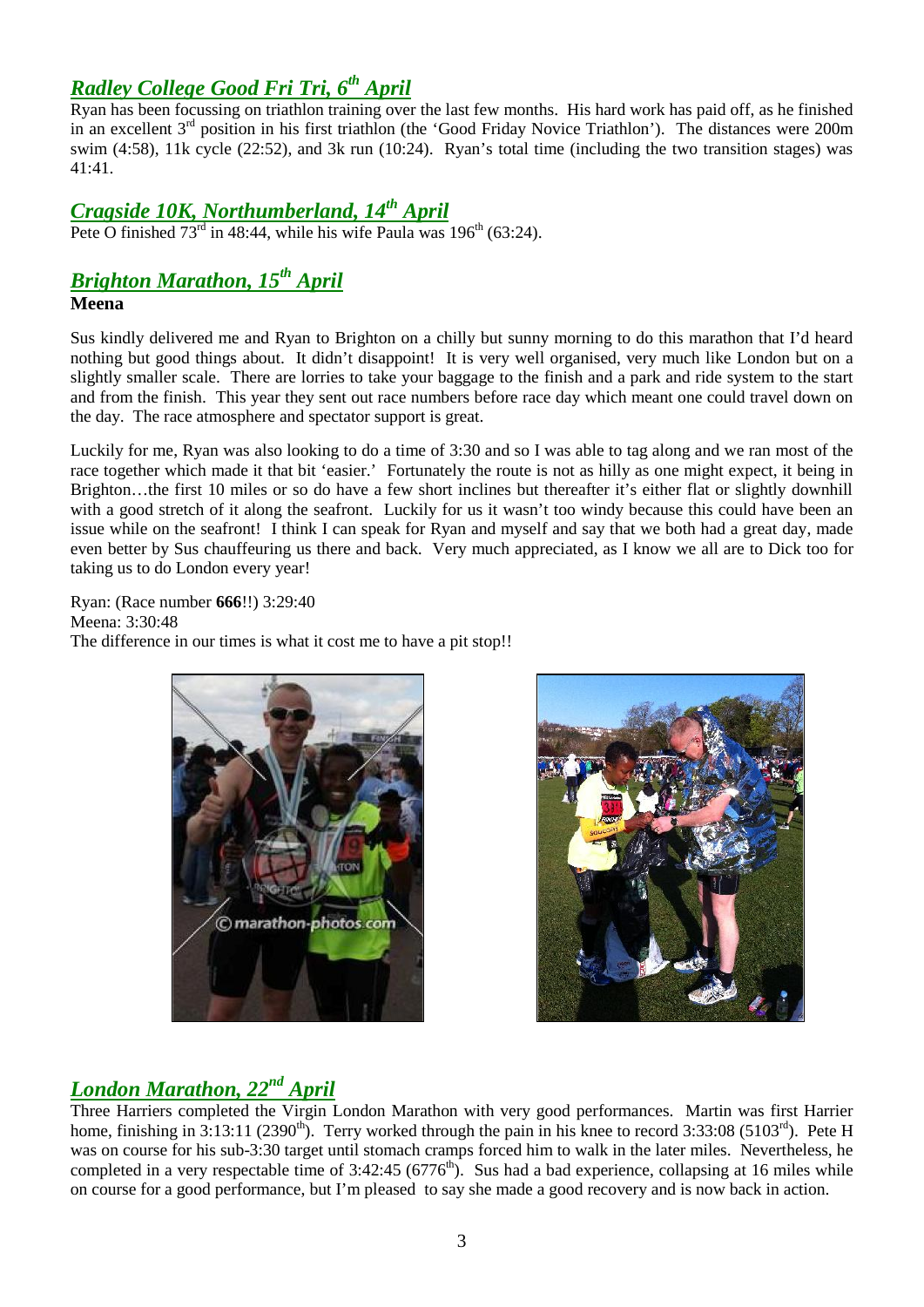## *Running Life Series no. 12* **Pete Oliphant**

I have to say, that in presenting this piece, I feel a bit of a fraud when writing about my "running life" as I have always viewed running as a means to an end and not an end in itself. Having said that, it is only when prompted by this article and sitting down to reflect on my running days that I realised just what running has come to mean in terms of time and commitment. But I am getting ahead of myself, which always makes for difficult reading.

I guess my interest in running really started after leaving university with an interest in mountaineering and the knock on requirement for a degree of fitness, as my school days were void of any running experience, instead filled with all sports so long as it was RUGBY ....... probably why, when given the choice, I turned away from team sports and have had somewhat of an aversion to team sports ever since, being further strengthened by my observations while policing countless football matches.

On joining the police in 1985, I amazed myself at how easily I took to running as I compared myself to the less fit recruits. This usually took the form of a weekly run through freezing muddy ditches on the Brecons in South Wales......of course this was all about character building and moulding people, and nothing to do with instructors enjoying the entertainment and spectacle of raw recruits suffering in adverse conditions. I soon learnt that it paid to be at the front, firstly to avoid the nasty penalties dished out to the less fit, but also to avoid the blockages that always occurred at the deep water locations on the course as cold muddy recruits hesitated at the worst time.

So back to mountaineering.............During the early 1990s I took part in various trips to the Alps and by the mid to late 1990s I was part of a team that had already completed Mt Blanc and were looking to knock off Kilimanjaro before tackling Aconcagua, at 23,000 feet the highest Mountain in the world outside the Himalayan Range. The 4-man climbing team was based in Reading and, in order to get fitter and keep fit, we bit the bullet and joined Reading Road Runners, with a view to knocking off the London marathon in 1998 as a measure of our determination to stay fit.......hence the 'means to an end'. Needless to say we managed to climb Kilimanjaro before tackling the Mountains of the Moon and Karisimbi in Rwanda. The following trip was out to Andes when we hauled ourselves to the top of Aconcagua.

Meanwhile, back at home, Reading Road Runners managed to get us in shape for the 1998 London Marathon which I did again in the millennium year of 2000. To get us marathon-ready I would spend most weekends travelling around the South of England/Wales doing 10ks and Half Marathons of which my favourite was the Forest of Dean (was cheap and set in lovely surroundings). In 2000 we moved from the bright lights of Reading to the complete lack of street lights in West Ilsley which made for difficult running conditions, and so the running tailed off during the start of the new century concentrating instead on my kayaking, sailing, and skiing with the odd mountain walk.

With my young family growing up quickly, I became acutely aware that both my daughter and son were getting ever stronger (seemed to have taken to cross country running.....no team sports of course) while I seemed to be getting slower and weaker. Now I know there is 'plenty of time for rest when in the grave' so I decided to take up some running to supplement a healthier lifestyle and ensure I could still get up the odd hill. Joining Compton Harriers in 2008/9, with no intentions of competing, I soon found myself enjoying not only a great club but running for the sake of it. With this outrageous thought in mind, I agreed with my wife Paula and a group of friends to compete in the 2010 Paris marathon as an alternative to London, as a third assault on the London marathon lacked any appeal. This necessitated the usual training with entries to a handful of competitions.

This winter marked a real personal milestone as I returned to Kilimanjaro after nearly 20 years with all of my family, standing on the summit on Christmas morning at 7am, noting that indeed the world is changing fast. In less than 20 years the glaciers, ice and snow line have retreated at an alarming rate.......they say in the next 20 years there will no longer be any snow on Kilimanjaro. What does it all mean, especially for Ernest Hemingway's famously aptly titled book?

These days, competitions for me are rare as my kids are now training with the England Youth Kayak Slalom Team, which means that virtually every weekend and holiday is taken up with me being a glorified taxi driver taking them to and from kayak slalom competitions. Nevertheless, I do manage to seize the odd day.....Cragside 10k on the Lord Armstrong estate in Northumberland just last weekend, and a Scottish 6k 'Hill race' organised by some dubious-looking Scottish Kayakers after a slalom race in Grandtully near Pitlochry, although my 12-year old son beat me of course........how the mighty have fallen.

Compton Harriers is everything I am looking for, in terms of being a small, laid back, friendly and accommodating club when it comes to tolerating my somewhat mediocre attempt at running.

#### *Next month: Richard Disney*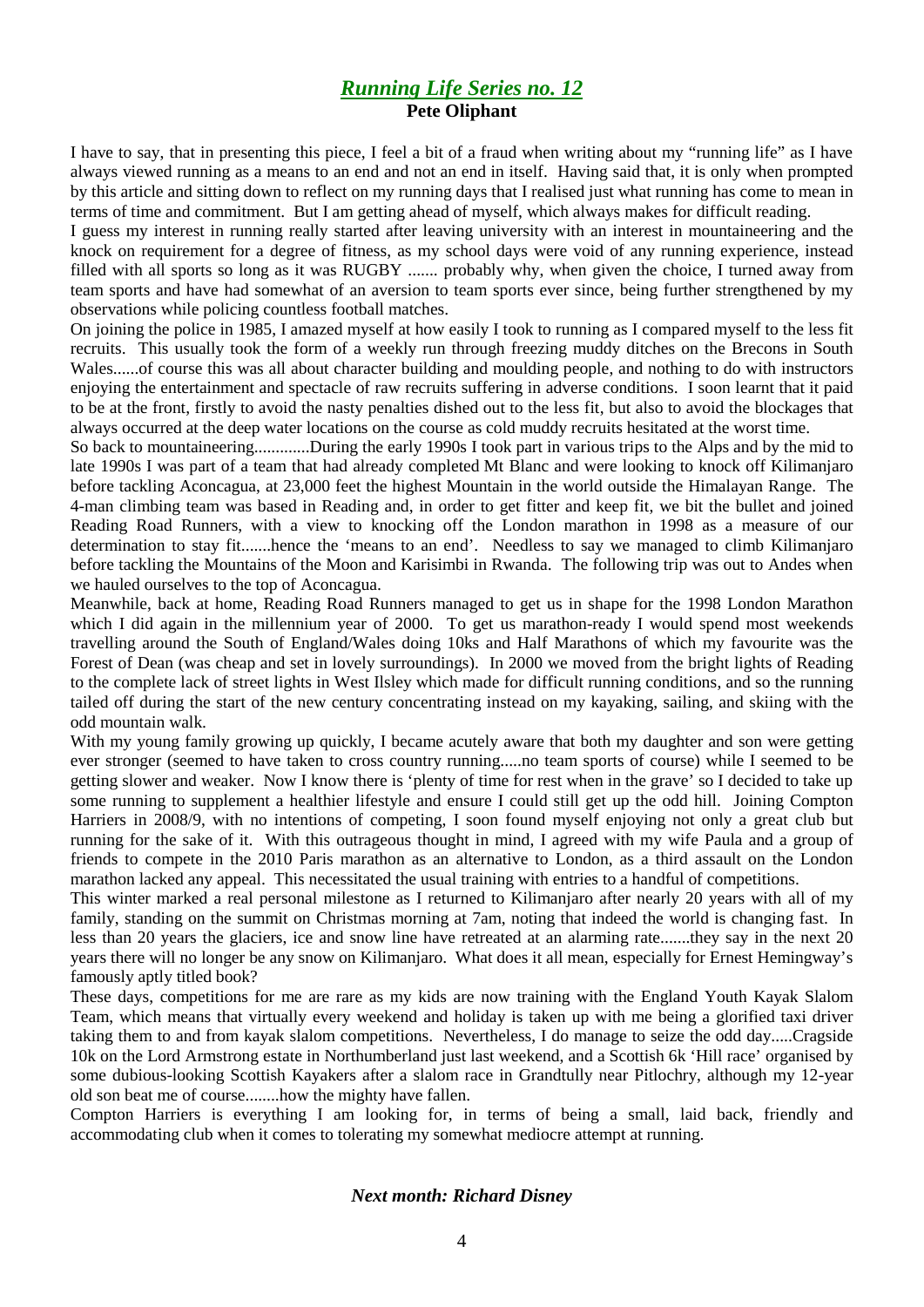## *Handicap Race*

#### **Sue**

After a day of heavy rain the skies cleared for our first off-road Handicap Race of the 2012 series and, apart from the big puddles on the concrete road, conditions were reasonable if a little chilly. The turn-out was very good, with 12 runners facing the starter. We might have broken our all-time record of 14 handicap runners if I hadn't badly scheduled this race for three days before the London Marathon.

Three runners contested the Handicap Race for the first time: Neil (new member), Tapani (Dick's boss), and Alex (Debbie's other half). Alex has occasionally joined us for longer Thursday runs, and always appeared to be towards the back of the group, fooling me into giving him a favourable handicap. However, he flew round the handicap route, setting one of the evening's fastest times, and admitting afterwards that he can be a bit lazy on a steady run, while a race really brings out his competitive edge!

Ricky was having a good chat to Martin when Jan reminded him that his start time was fast approaching. Vaulting the gate over to the start line, he took a rolling start and had a brilliant run, setting a personal best for the route and collecting the trophy for being fastest on handicap (1:35 faster than his predicted time). Ricky said he felt his recent completion of the Compton 40, followed by a couple of easy weeks, had worked wonders. Fernando was another who smashed his predicted time, while Gillian, Dick and Debbie were also well under handicap, and Tapani and Neil ran very well in their first attempt at the race. Well done Ricky and Alex, and thanks to Jan for timing. There will be no Handicap Race in May; the next one is scheduled for  $7<sup>th</sup>$  June. Debbie has now established a 4-point lead ahead of Mo and Colin, then Sue and Dick, in the championship table.

| <b>Finish</b><br><b>Position</b> | <b>Position on</b><br>handicap | <b>Name</b> | <b>Start time</b> | <b>Finish time</b> | <b>Actual time</b> | Handicap<br><b>Beaten?</b> |  |
|----------------------------------|--------------------------------|-------------|-------------------|--------------------|--------------------|----------------------------|--|
|                                  |                                | Alex        | 3:09              | 17:06              | 13:57              | New Runner                 |  |
| 2                                |                                | Ricky       | 4:56              | 18:33              | 13:37              | $-1:35$                    |  |
| 3                                | 4                              | Dick        | 4:21              | 19:14              | 14:53              | $-0:46$                    |  |
| 4                                | 5                              | Debbie      | 3:09              | 19:17              | 16:08              | $-0:43$                    |  |
| 5                                | 6                              | Pete O      | 5:18              | 19:58              | 14:40              | $-0:02$                    |  |
| 6                                | 7                              | Colin       | 4:39              | 20:01              | 15:22              | $+0:01$                    |  |
| 7                                | 8                              | Sue         | 6:34              | 20:04              | 13:30              | $+0:04$                    |  |
| 8                                | $\overline{\phantom{0}}$       | Tapani      | 2:17              | 20:21              | 18:04              | New Runner                 |  |
| 9                                |                                | <b>Neil</b> | 7:01              | 21:11              | 14:10              | New Runner                 |  |
| 10                               | 2                              | Fernando    | 2:17              | 21:27              | 19:10              | $-1:33$                    |  |
| 11                               | 3                              | Gillian     | 0:54              | 23:13              | 22:19              | $-0:47$                    |  |
| 12                               | 9                              | Mo          | 1:40              | 21:33              | 21:33              | $+0:13$                    |  |

| Pos.                    | <b>Name</b> | <b>Race points</b>       |                          |                          |                          |                              |                          |                              |                          |                              |                 |
|-------------------------|-------------|--------------------------|--------------------------|--------------------------|--------------------------|------------------------------|--------------------------|------------------------------|--------------------------|------------------------------|-----------------|
|                         |             | Race                     | Race                     | Race                     | Race                     | Race                         | Race                     | Race                         | Race                     | Race                         | <b>Total of</b> |
|                         |             | 1                        | $\boldsymbol{2}$         | $\mathbf{3}$             | $\overline{\mathbf{4}}$  | 5                            | 6                        | 7                            | 8                        | 9                            | best 5          |
| $\mathbf{1}$            | Debbie      | 9                        | 5                        | 10                       | $\tau$                   | $\qquad \qquad \blacksquare$ | $\blacksquare$           | $\qquad \qquad \blacksquare$ | $\overline{\phantom{0}}$ | -                            | 31              |
| $2=$                    | Mo          | 12                       | 12                       | $\overline{\phantom{a}}$ | 3                        | ۳                            | $\overline{\phantom{a}}$ | -                            | $\overline{\phantom{a}}$ | -                            | 27              |
| $2=$                    | Colin       | 8                        | 7                        | 7                        | 5                        | $\qquad \qquad \blacksquare$ | $\overline{\phantom{a}}$ | $\qquad \qquad \blacksquare$ | $\overline{\phantom{a}}$ | -                            | 27              |
| $\overline{\mathbf{4}}$ | Sue         | $\overline{7}$           | 6                        | 8                        | $\overline{\mathcal{A}}$ | $\qquad \qquad \blacksquare$ | $\overline{\phantom{a}}$ | -                            | $\overline{\phantom{a}}$ | -                            | 25              |
| 5                       | Dick        | 10                       | $\overline{\phantom{0}}$ | 6                        | 8                        | -                            | $\overline{\phantom{a}}$ | -                            | $\overline{\phantom{a}}$ | $\overline{\phantom{0}}$     | 24              |
| 6                       | Philomena   | $\overline{\phantom{a}}$ | $\overline{4}$           | 12                       | $\overline{\phantom{a}}$ | $\blacksquare$               | $\overline{\phantom{a}}$ | -                            | $\overline{\phantom{a}}$ | $\overline{\phantom{a}}$     | 16              |
| $7=$                    | Martin      | 5                        | 8                        | $\overline{\phantom{a}}$ | -                        | $\qquad \qquad \blacksquare$ | $\overline{\phantom{a}}$ | $\qquad \qquad \blacksquare$ | $\overline{\phantom{0}}$ | $\qquad \qquad \blacksquare$ | 13              |
| $7=$                    | Ricky       | $\mathbf{1}$             | $\overline{\phantom{a}}$ | $\overline{\phantom{a}}$ | 12                       | $\qquad \qquad \blacksquare$ | $\overline{\phantom{a}}$ | $\overline{\phantom{0}}$     | $\overline{\phantom{0}}$ | $\overline{\phantom{0}}$     | 13              |
| $9=$                    | Richard     | $\overline{\phantom{a}}$ | 3                        | 9                        | $\overline{\phantom{a}}$ | $\qquad \qquad \blacksquare$ | $\overline{\phantom{a}}$ | -                            | $\overline{\phantom{a}}$ | -                            | 12              |
| $9=$                    | Pete O      | 6                        | $\overline{\phantom{0}}$ | $\overline{\phantom{a}}$ | 6                        | $\qquad \qquad \blacksquare$ | $\overline{\phantom{a}}$ | $\overline{\phantom{0}}$     | $\overline{\phantom{a}}$ | $\overline{\phantom{a}}$     | 12              |
| $9=$                    | Gillian     | 3                        | -                        | $\overline{\phantom{a}}$ | 9                        | $\qquad \qquad \blacksquare$ | $\overline{\phantom{a}}$ | $\qquad \qquad \blacksquare$ | $\overline{\phantom{a}}$ | $\overline{\phantom{0}}$     | 12              |
| $12=$                   | Jeremy      | 1                        | 10                       | $\overline{\phantom{a}}$ | -                        | $\qquad \qquad \blacksquare$ | $\overline{\phantom{a}}$ | Ξ.                           | $\overline{\phantom{a}}$ | $\overline{\phantom{0}}$     | 11              |
| $12=$                   | Fernando    | $\overline{\phantom{a}}$ | -                        | $\mathbf{1}$             | 10                       | -                            | $\overline{\phantom{a}}$ | Ξ.                           | $\overline{\phantom{0}}$ | $\overline{\phantom{0}}$     | 11              |
| 14                      | Pete H      | $\blacksquare$           | 9                        | $\overline{\phantom{a}}$ | Ξ.                       | $\qquad \qquad \blacksquare$ | $\overline{\phantom{a}}$ | -                            | $\overline{\phantom{a}}$ | -                            | 9               |
| 15                      | Lucy        | $\overline{4}$           | $\overline{\phantom{0}}$ | $\overline{\phantom{a}}$ | -                        | $\blacksquare$               | $\overline{\phantom{a}}$ | $\qquad \qquad \blacksquare$ | $\overline{\phantom{a}}$ | $\overline{\phantom{0}}$     | 4               |
| $16=$                   | Tapani      | $\overline{\phantom{a}}$ | $\overline{\phantom{0}}$ | $\overline{\phantom{a}}$ | $\mathbf{1}$             | $\qquad \qquad \blacksquare$ | $\overline{\phantom{a}}$ | $\qquad \qquad \blacksquare$ | $\overline{\phantom{0}}$ | $\overline{\phantom{0}}$     | $\mathbf{1}$    |
| $16=$                   | Neil        | $\overline{\phantom{a}}$ | $\overline{\phantom{a}}$ | $\overline{\phantom{a}}$ | $\mathbf{1}$             | $\overline{\phantom{0}}$     | $\overline{\phantom{a}}$ | $\qquad \qquad \blacksquare$ | ۰                        | $\overline{\phantom{0}}$     | $\mathbf{1}$    |
| $16=$                   | Alex        | $\overline{\phantom{a}}$ | $\overline{\phantom{0}}$ | $\overline{\phantom{a}}$ | $\mathbf{1}$             | $\qquad \qquad \blacksquare$ | $\overline{\phantom{a}}$ | -                            | $\overline{\phantom{a}}$ | -                            | 1               |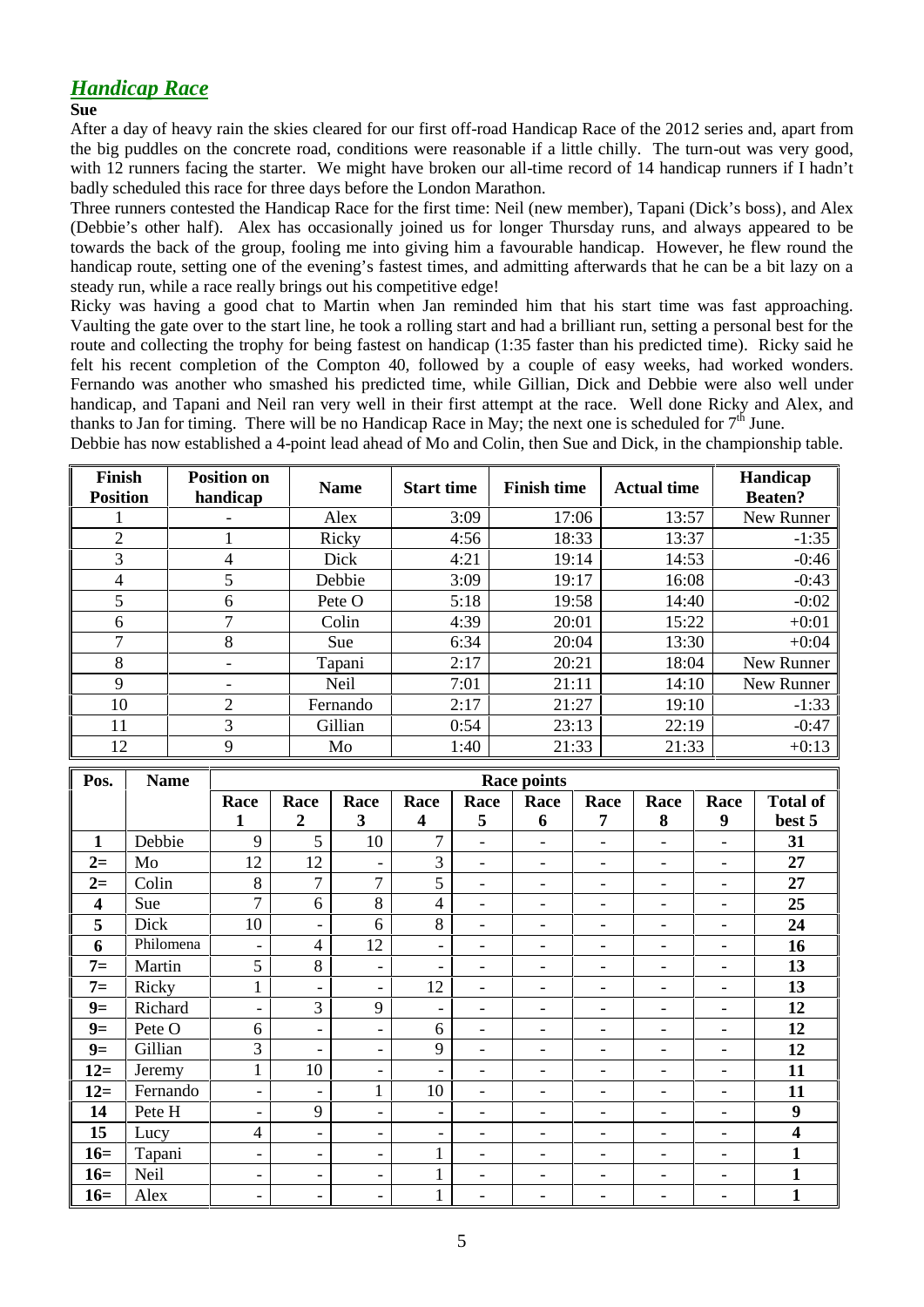# *Website update… http://www.comptonharriers.org.uk*

## **Mo**

For this month, I thought it would be appropriate to come up with a list of useful tips that will serve to improve your training sessions and ensure your running keeps you healthy and relatively injury free whilst maintaining a good level of fitness. With this in mind, I set about researching various running publications both online and offline, added this to my own experiences and the result is: 'Mo's 10 Everyday Tips to improve Training Outcomes.'

**1. Pulse Rate**: Measure your pulse first thing in the morning before you get up. A rate of 5-10 (or more) beats per minute higher than your normal waking rate could mean that you haven't recovered from the previous day's training. Alternatively it could mean you are going down with a cold. Whatever the reason, take a break from your training schedule and make it a rest day instead.

**2. Eat Properly**: Start the day with a high protein breakfast and eat a light lunch. Save the carbohydrates for the meal after your run, to replenish your supplies of muscle sugar. Ideally try to leave up to three hours after a meal before you go running to avoid the risk of stomach cramps and diarrhoea. A bowel movement before your run may prevent these symptoms.

**3. Drink plenty of fluids**: Water should be your first choice, but you can also experiment with sports drinks. In hot and humid weather, you will need to increase fluid intake, drinking more often e.g. drink as much as you can every 20 minutes or so.

**4. Careful Stretching:** The more you run, the more you'll suffer with muscle problems. The calf, hamstring and lower back muscles become short, tight and inflexible, while the shin, quadriceps and stomach muscles tend to weaken. Stretching can help to counteract this, but you will need to exercise great care as some stretching movements carry greater risks than benefits for a runner. (e.g. overstretching ligaments).

**5. Wear the right gear**: In cold weather, wear several thin layers of clothing rather than a single thicker layer. In hot weather, wear light clothes, protective sunglasses and something to cover your head. As for shoes, find out what works for you and stick to it. Larger runners need shoes with extra cushioning and support.

**6. Run economically**: Avoid bouncing or over striding. Try to lengthen each stride by pushing off rather than reaching out. Run from the hips down, with the upper body as straight as possible for good balance.

**7. Warm up properly**: It takes 6-10 minutes and a one-degree rise in body temperature for the blood to start flowing to the working muscles. When this happens, you will begin to sweat lightly. Run slowly until this point, then put yourself on automatic pilot and enjoy your session!

**8. Avoid over-training**: If you experience a cold, clammy sweat, further into your run, terminate your session. Other signs of overtraining include loss of appetite, light-headedness, a sore throat, swollen glands, insomnia and palpitations. If you have a cold, ideally rest for at least three days before resuming training.

**9. Get plenty of sleep**: Add an extra hour per night during heavy training and take occasional naps during the day if you can.

**10. Don't run when injured:** To maintain fitness levels without aggravating an injury, try other activities such as swimming, cycling or walking.

## *Links of interest this month:*

You can read about the fastest road 10K in the world in this month's Running Free Magazine at http://tinyurl.com/RunningFreeMay12 … not to mention where to find a new pair of running sunglasses for £200! There are also articles in the performance section on 'Training Tips' and Cross Training and an excellent article on 'Recovery' … all of which very nicely supplement my training tips above.

And finally, for those who enjoy a bit of 'freedom' in their running, this link will provide what you are looking for: http://www.naturistfoundation.org/BH5K\_naked\_run/index.html